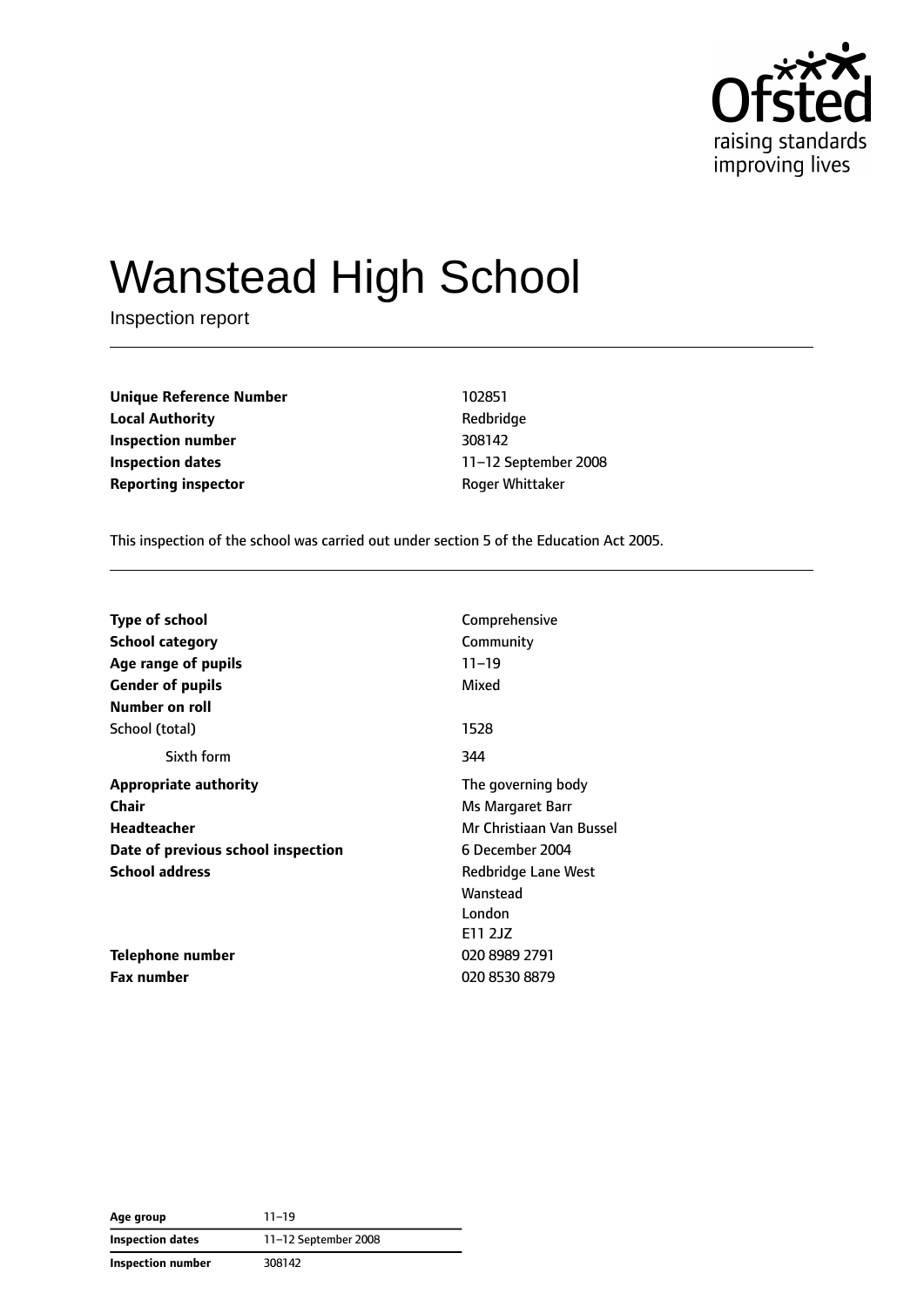.

<sup>©</sup> Crown copyright 2008

Website: www.ofsted.gov.uk

This document may be reproduced in whole or in part for non-commercial educational purposes, provided that the information quoted is reproduced without adaptation and the source and date of publication are stated.

Further copies of this report are obtainable from the school. Under the Education Act 2005, the school must provide a copy of this report free of charge to certain categories of people. A charge not exceeding the full cost of reproduction may be made for any other copies supplied.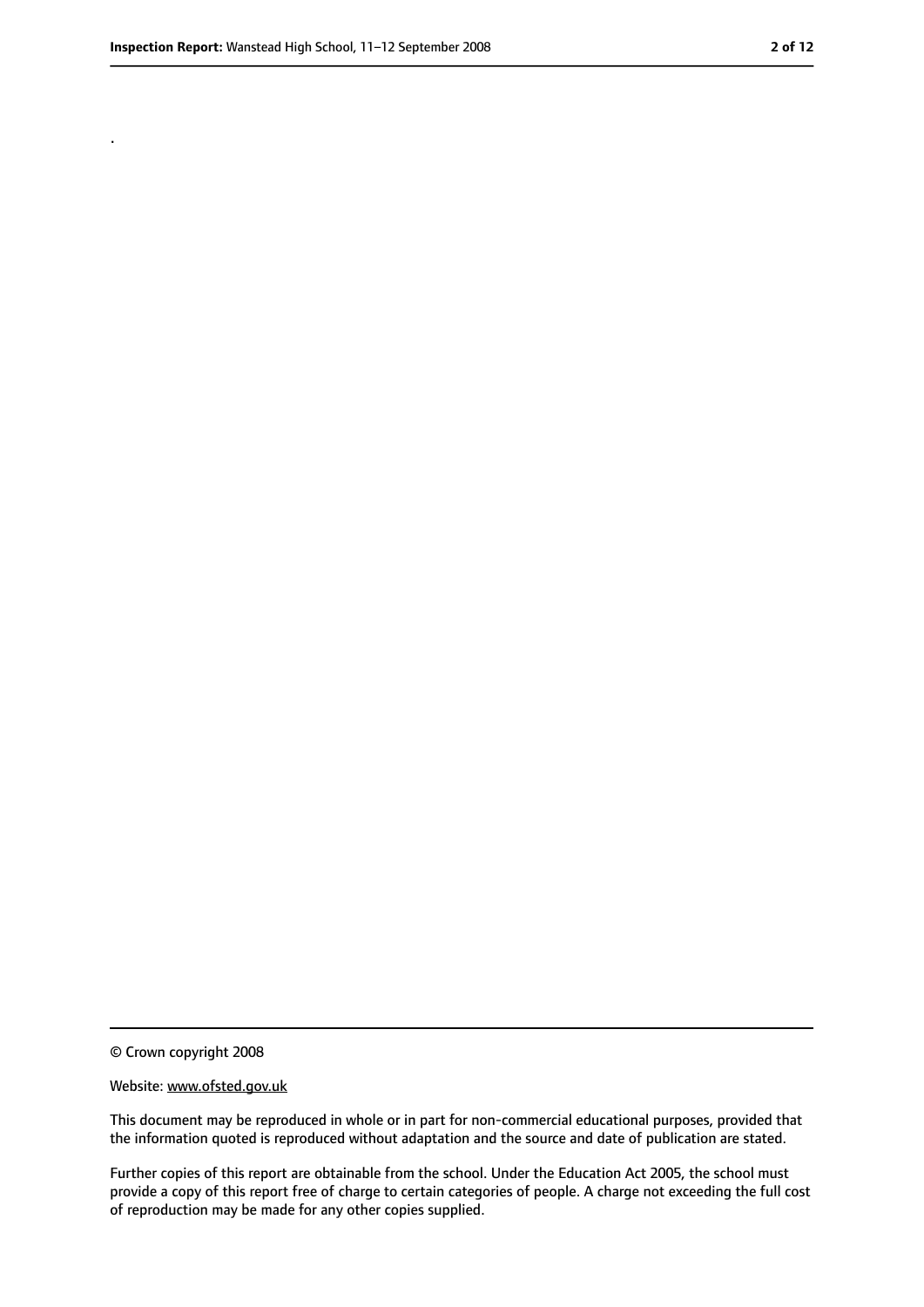### **Introduction**

The inspection was carried out by five Additional Inspectors.

#### **Description of the school**

Wanstead High School is a bigger than average school. It serves a community that is ethnically and socially diverse. Some 20% of students on entry live in neighbouring boroughs including Walthamstow. The percentage of students who have learning difficulties, which are mostly those who experience problems with literacy, is below national levels. The number of students from minority ethnic groups is well above the national average, with a third of these students having English as an additional language.

#### **Key for inspection grades**

| Outstanding  |
|--------------|
| Good         |
| Satisfactory |
| Inadequate   |
|              |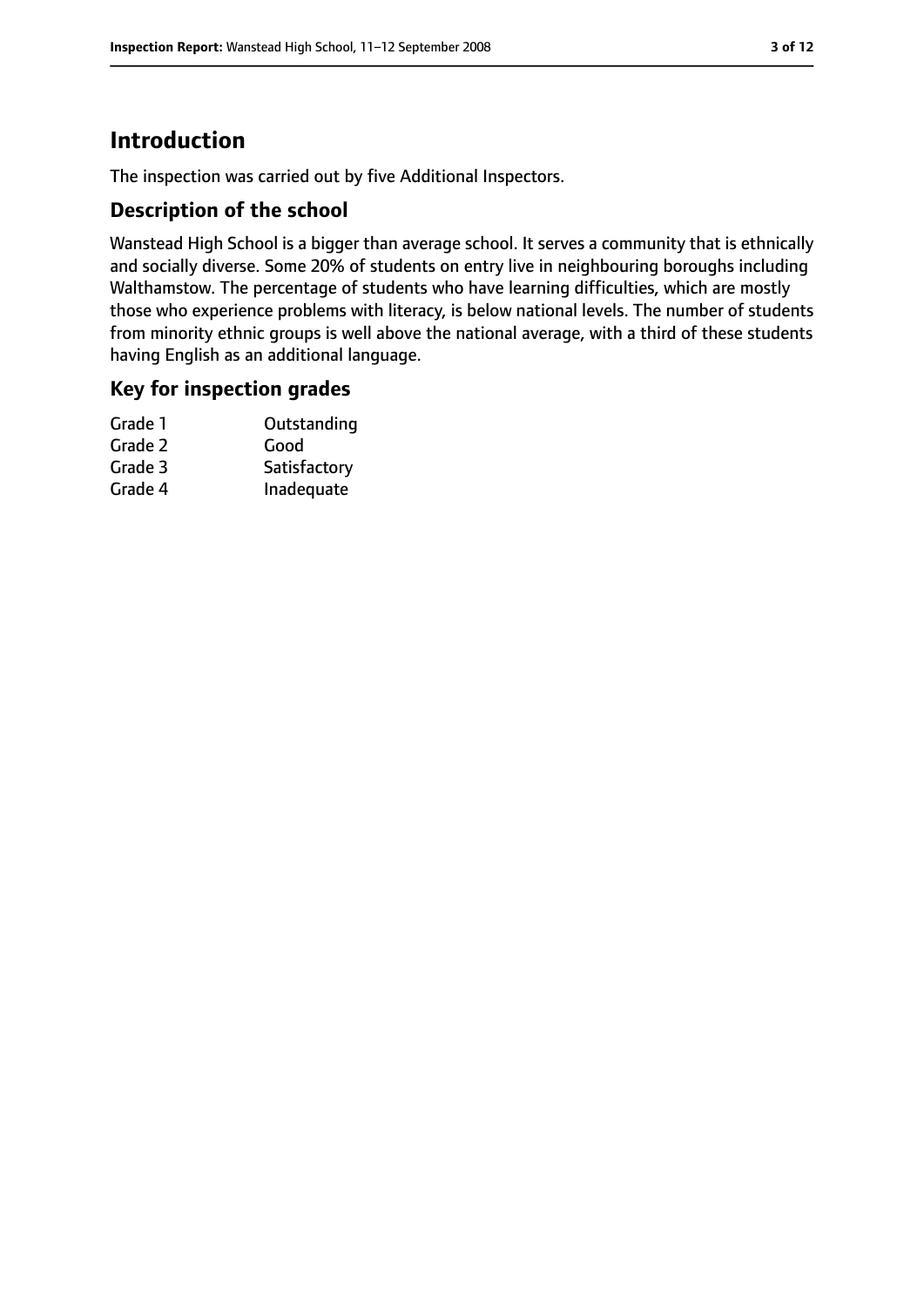### **Overall effectiveness of the school**

#### **Grade: 2**

One parent said of the school, 'They offer every opportunity for learning and the development of children's well-being and education.' This is a good school. It not only enables students to reach good academic standards but also to develop into mature, well-rounded young people prepared for the next stage of their education and life. Central to this is the strong sense of community and the good relationships amongst staff and students that contribute to their achievement and enjoyment of school. Students involve themselves enthusiastically in the life of the school and consequently they take a pride in their school and are keen to do well.

Standards are above average in all year groups. Throughout their time at Wanstead High School, students make good progress and their results in public examinations at the end of Years 9, 11 and 13 are above average. Mostly good teaching and the students' positive attitudes are significant factors in explaining the high academic standards. Many lessons contain interesting and challenging activities to which students respond well. However, in a few lessons students are not involved in activities which enable them to work independently or know what level they are working at and how to improve. Systems for tracking and monitoring students' academic progress and subsequent support are strong.

The curriculum is good at Key Stage 3 and 4 and in the sixth form. The school continues to strive to ensure that the courses offered meet the needs of all students. Performing Arts college status is having a significant impact across the school. All students now study music, art and drama and extra-curricular provision for performing arts has increased in both the number of activities and take up by students. The school is aware of the need to use their specialist status to drive improvements in teaching and learning across the school and is already supporting departments in developing more challenge in their teaching. There is a full range of extra-curricular and enrichment activities for the students and many of them get involved.

Care, guidance and support for students is good. Students feel well cared for and are treated as individuals. Teachers know the students well and there is a wide range of support systems in place. Students particularly appreciate their opinions being sought and are enthusiastic to be involved in the wide range of opportunities to put forward their suggestions.

The school is well led and managed. Staff are committed to getting the best from the students and team work is a key strength amongst all managers, teachers and support staff. The headteacher and school leaders have a clear view of the school's strengths and weaknesses and have made many improvements since the last inspection. The school has very good systems for using assessment data to inform curriculum and lesson planning. However, the staff do not consistently use data to inform other areas of the school's work, for example students' personal development. The school is well placed to make further improvement. Wanstead High School enjoys a good reputation in the local community, especially through good partnerships with primary schools and other agencies. Parents are supportive of the school.

### **Effectiveness of the sixth form**

#### **Grade: 2**

The sixth form is good, providing an effective education for Wanstead students. Students achieve well and make good progress in their academic courses. In the sixth form standards are above average. In 2008 the GCE A-level pass rate was 94% with 65% of all examinations taken passed at grade A to C. An increasing number transfer from the main school to this expanding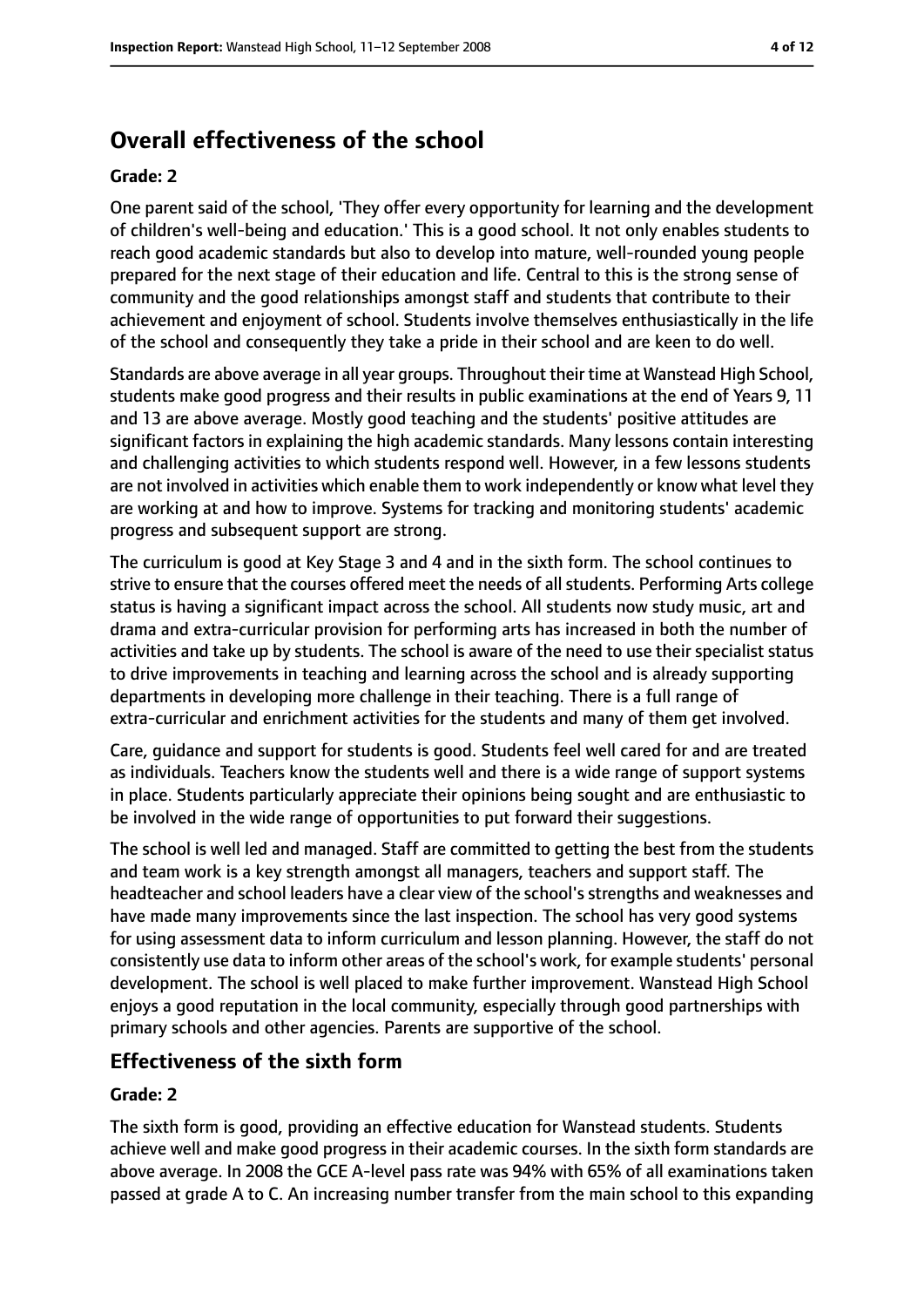and popular sixth form. Teaching is good and improving with many teachers providing a challenging learning environment where students are motivated to do their best. Improved systems for setting students' targets, analysing assessment data and monitoring their progress are leading to more consistent practice across departments.

Sixth formers contribute well to the life of the school and the community. Through the social contract scheme, they give up an hour a week to provide peer and in-class support for younger students and play an active role in serving the needs of the local community. Sixth formers enjoy their learning and appreciate the very positive relationships they have with staff and the good advice they receive when considering subject and career options. Attendance and punctuality in the sixth form has improved well since the last inspection as a result of structured intervention strategies. Regular one-to-one sessions are held with tutors to discuss the progress made against individual subject targets. Students' personal development is good as many are given chances to take part in a very broad range of enrichment activities that enhance a good and developing curriculum. Leadership and management of the sixth form are effective and self-evaluation is good. Plans for strengthening the provision are coherent and the sixth form has good capacity to improve further.

#### **What the school should do to improve further**

- Enable students to be involved in learning by increasing the opportunities for them to work on their own or in groups and for them to know what level they are working at and how to improve.
- Build on the very good assessment systems data to inform teaching, learning and the curriculum when using data to develop other areas of the schools' work.

### **Achievement and standards**

#### **Grade: 2**

Students start with standards that are slightly above national average. They make good progress throughout Key Stage 3 and achieve well above average results in the national tests at the end of Year 9, particularly in mathematics and English.

Throughout Key Stage 4 students continue to make good progress and by the end of Year 11 consistently reach above average standards. In 2008, 60% of students achieved five or more A\* to C grade GCSE passes and 54% achieved five or more A\* to C passes including English and mathematics. These results are above the national average. Ensuring all students make maximum progress has been a high priority for the school. In particular, careful monitoring of any underachieving students leads to effective targeted support. Inspection evidence shows that currently most students in Years 10 and 11 are making good progress.

Focused support for the very small number of students with statements of special needs, behaviour and moderate learning difficulties means that these students achieve as well as others in the school. Students from ethnic minorities and with English as an additional language also achieve well.

The good progress is consistent throughout the whole school.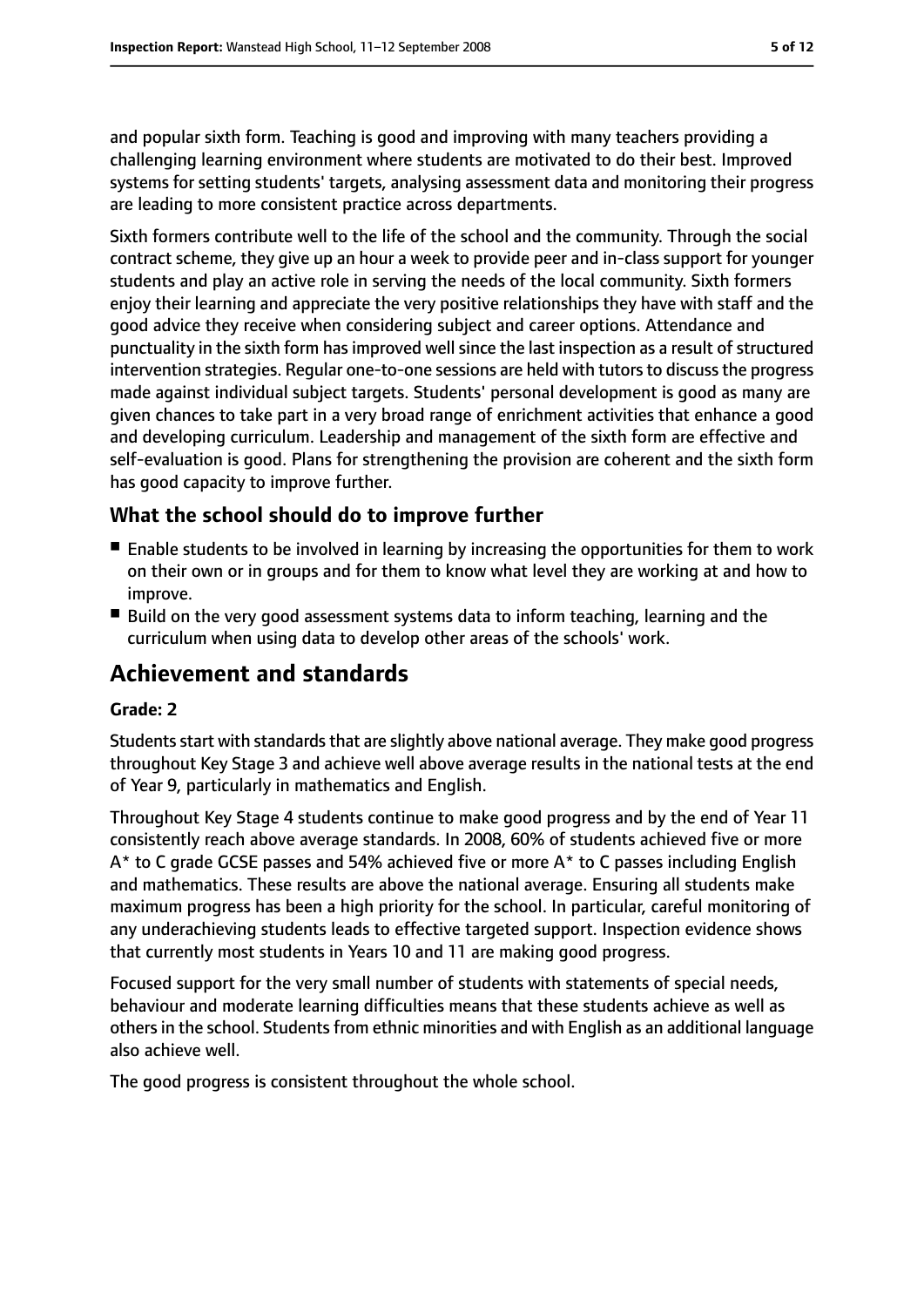### **Personal development and well-being**

#### **Grade: 2**

Students' personal development including their spiritual, moral, social and cultural development is good. Attendance has improved because very good strategies are in place to encourage students to attend. Students behave well and are polite and friendly. Students who find traditional education difficult improve their attitudes and attainment through an effective range of intervention, often involving external agencies. Students said that bullying and racist incidents are rare and dealt with swiftly and effectively. The school council take their responsibilities seriously. They have initiated the development of healthier meals and the revising of the school behaviour policy.

Students understand well about how to lead healthy lives. High numbers of students take part in sports activities, choose healthy food and explore their feelingsthrough good personalsocial and health education lessons. They behave well and act safely in response to outstanding safety procedures as seen, for example, in all practical subjects.

Students are aware of living in a multi-cultural society. They are considerate of each other and build good relationships with each other. Many pupils have the opportunity for community involvement through opportunities to work in local primary schools. Work experience, enterprise activities, such as the creativity festival, and good academic standards prepare students well for their future economic well-being.

### **Quality of provision**

#### **Teaching and learning**

#### **Grade: 2**

Students' enthusiasm for learning makes a significant contribution to the good teaching and learning. Strong relationships between teachers and students create the right conditions for learning so that students achieve well.

Students are not afraid to make mistakes because they know that teachers will help them to refine their ideas and, hence, correct their thinking. Good planning ensures work is well pitched to students' needs and often provides a high level of challenge. Learning objectives are clearly identified so students and teachers are clear about the purpose of the lesson. In the best lessons, students are very actively engaged through tasks that are exciting and enable them to be adventurous and creative in their thinking.

However, some lessons are too directed by teachers with limited opportunities for students to work on their own or in groups. Students do not always know what level they are working at and how to improve.

#### **Curriculum and other activities**

#### **Grade: 2**

The school curriculum is good and designed to meet the needs of all students. It offers a broad and balanced experience. The school's performing arts specialist status has been well developed and its impact on all areas of the curriculum has been good. The specialism has been used not only to improve accommodation and resources but also to develop more active learning styles using role play skills developed in drama. This is adding to students' enjoyment of learning.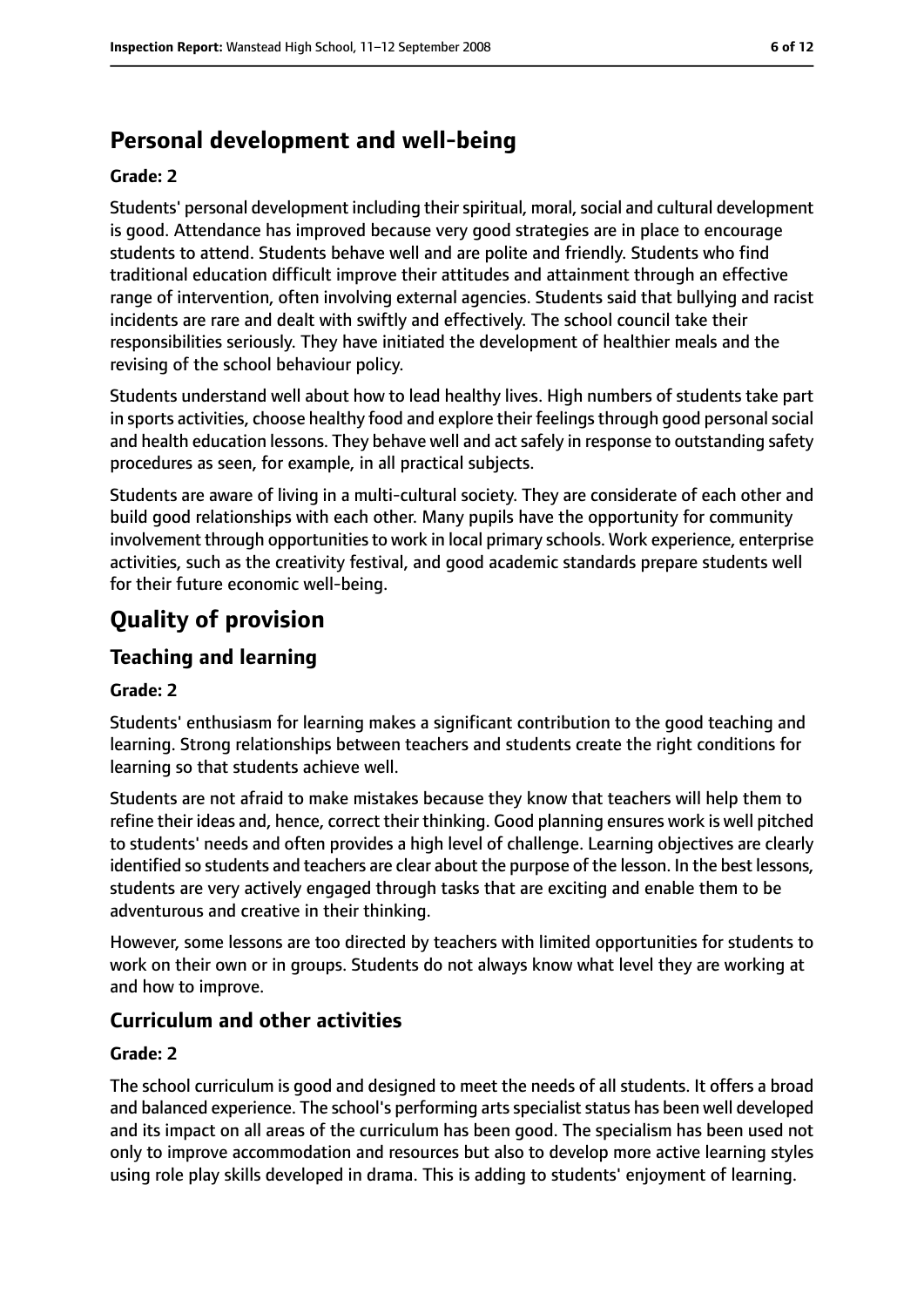The personal social health and citizenship education programme, supported by well developed topics in different subjects, helps students to understand and respect each other and the world around them. This is reflected in the harmonious atmosphere around the school.

All students receive careers guidance, undertake work experience and other work related activities. This prepares them well for further study and the world of work. Improved information and communication technology facilities are adding to students' good basic skills.

The wide range of extracurricular activities offered by the school is enjoyed and much appreciated by many students. Students also enjoy participation in a comprehensive performing arts programme that operates throughout the year and a range of educational trips.

#### **Care, guidance and support**

#### **Grade: 2**

Staff are fully committed to the care of students. Emphasis is placed on good relationships. Guidance systems for early identification of learning difficulties help the smooth transition of students from their schools. Health and safety systems are secure. Procedures for safeguarding students meet government requirements. Good support for vulnerable students is systematically tracked and appropriate support provided. Effective learning support assistants work well with students who have learning difficulties and/or disabilities and English as an additional language. An effective audit of able, gifted and talented students has helped teachers to target these students when planning lessons.

Personal target setting is developing through academic target days and an after school mentoring system. However, students highlighted some inconsistencies in the system. This results in some students not fully understanding what they need to do in order to improve.

### **Leadership and management**

#### **Grade: 2**

Wanstead High School is led by the very effective headteacher who is well supported by the leadership team. All staff have a shared commitment to high academic standards and the promotion of students' personal development. They particularly appreciate the opportunities to be consulted and involved in any changes that are put in place.

Rigorous and robust systems are in place to monitor the work of the school including the quality of teaching and learning. This leads to a clear understanding of the strengths and areas for development by school leaders. Such knowledge has ensured some significant improvements since the last inspection. Subject leaders are now using lesson observations to increase the consistency of lessons and this has been very effective. In addition, actions are in many cases accompanied by measurable success criteria that allow senior leaders and governorsto evaluate the impact of any changes over time. However, there are some cases where the school does not fully analyse data in order to ensure consistency in all aspects of the school's work.

This is an inclusive school and a variety of well-established systems exist to support all students. Links with the community are good and specialist school status is well led and is having a positive impact on the school. Professional development activities are increasingly effective in developing the capacity of all staff. In particular, this has improved the quality of work of middle leaders who now play a pivotal role in developing and evaluating provision including teaching and learning and the monitoring of students' progress.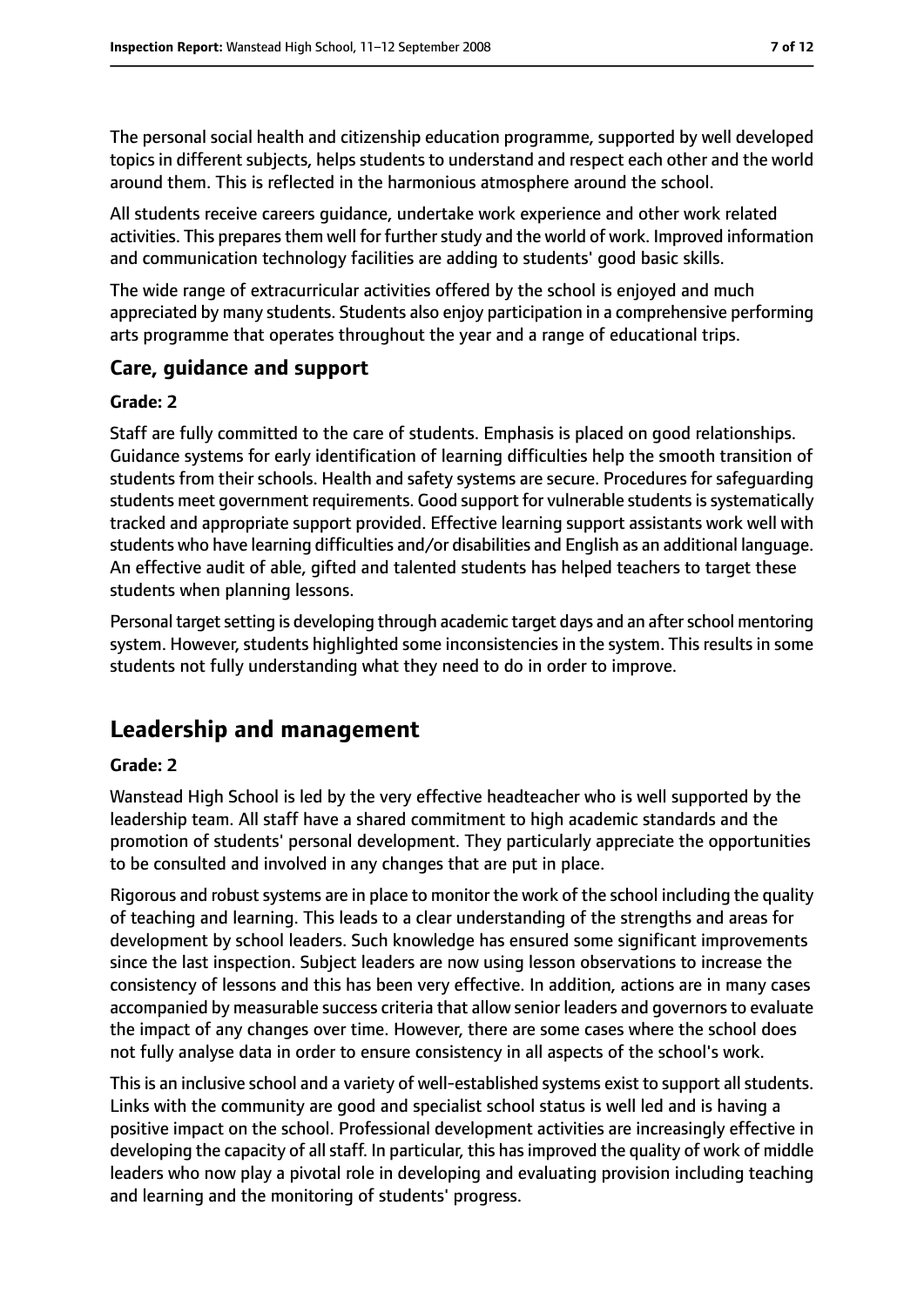The governing body knows the school well and provides the headteacher with good support whilst offering suitable challenge.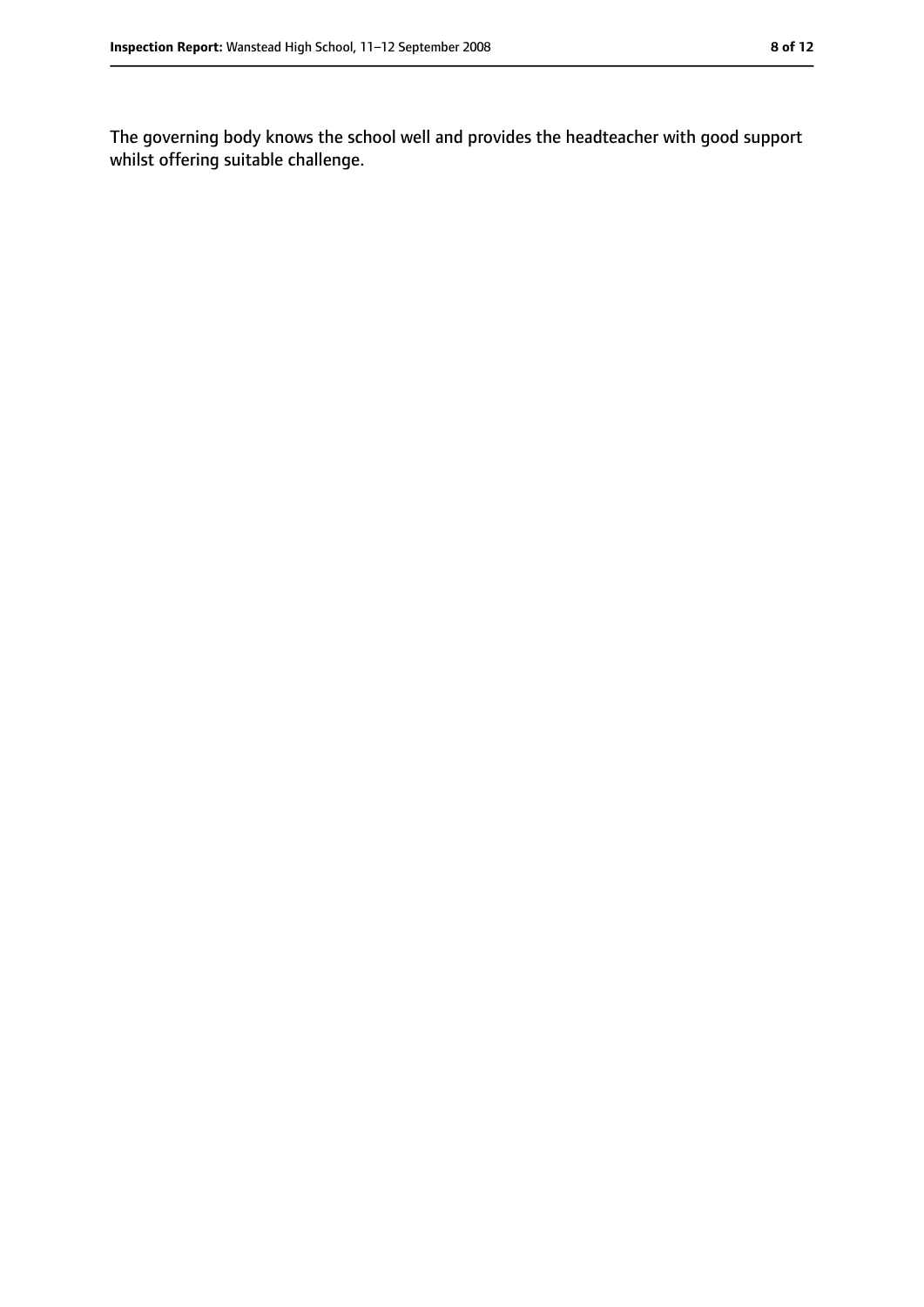**Any complaints about the inspection or the report should be made following the procedures set out in the guidance 'Complaints about school inspection', which is available from Ofsted's website: www.ofsted.gov.uk.**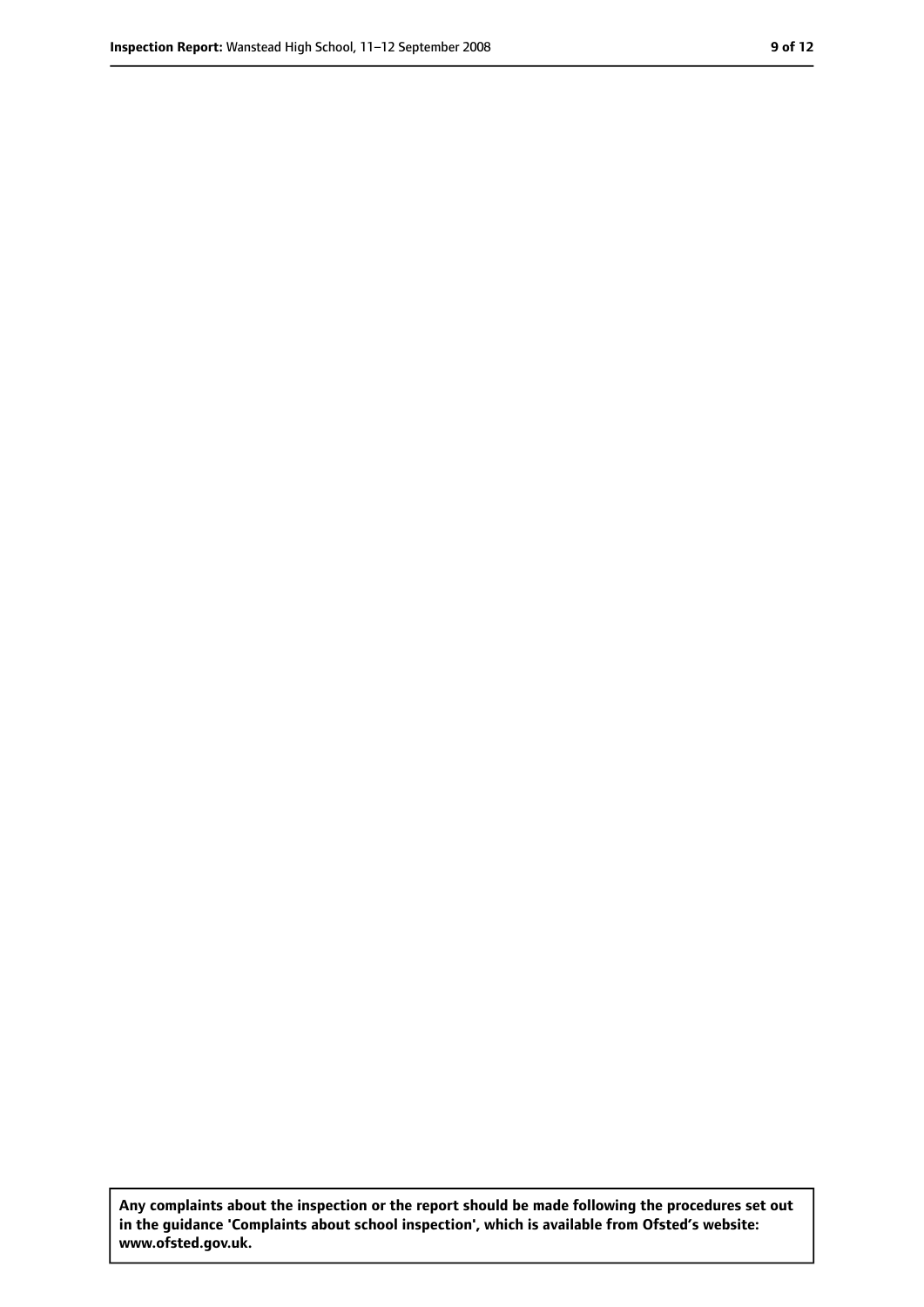### **Inspection judgements**

| Key to judgements: grade 1 is outstanding, grade 2 good, grade 3 | <b>School</b><br><b>Overall</b> | $16-19$ |
|------------------------------------------------------------------|---------------------------------|---------|
| satisfactory, and grade 4 inadequate                             |                                 |         |

#### **Overall effectiveness**

| How effective, efficient and inclusive is the provision of<br>education, integrated care and any extended services in<br>meeting the needs of learners? |     |     |
|---------------------------------------------------------------------------------------------------------------------------------------------------------|-----|-----|
| Effective steps have been taken to promote improvement since<br>the last inspection                                                                     | Yes | Yes |
| How well does the school work in partnership with others to<br>promote learners' well being?                                                            |     |     |
| The capacity to make any necessary improvements                                                                                                         |     |     |

### **Achievement and standards**

| How well do learners achieve?                                                                               |  |
|-------------------------------------------------------------------------------------------------------------|--|
| The standards <sup>1</sup> reached by learners                                                              |  |
| How well learners make progress, taking account of any<br>significant variations between groups of learners |  |
| How well learners with learning difficulties and/or disabilities<br>make progress                           |  |

#### **Annex A**

<sup>&</sup>lt;sup>1</sup>Grade 1 - Exceptionally and consistently high; Grade 2 - Generally above average with none significantly below average; Grade 3 - Broadly average to below average; Grade 4 - Exceptionally low.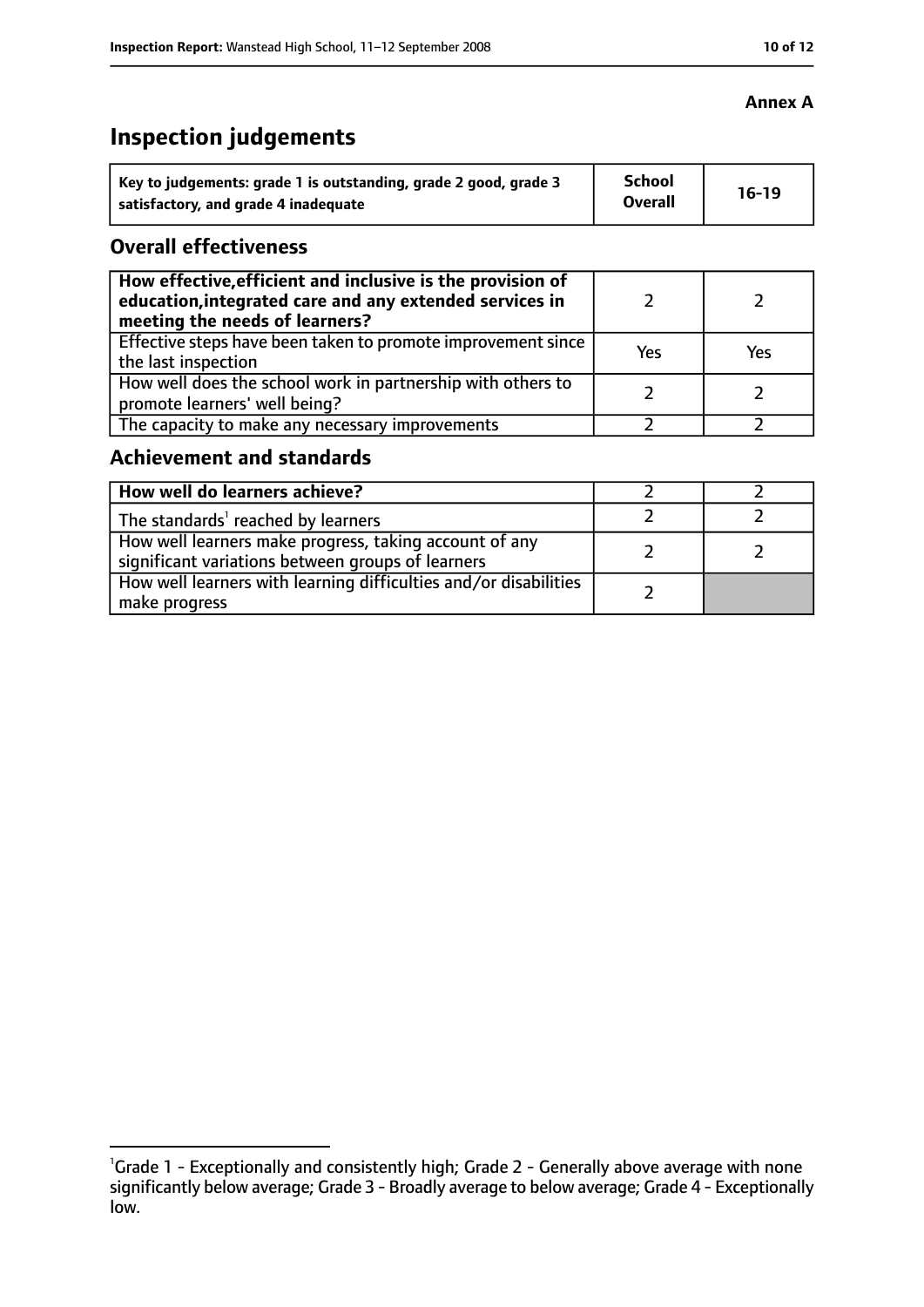### **Personal development and well-being**

| How good are the overall personal development and<br>well-being of the learners?                                 |  |
|------------------------------------------------------------------------------------------------------------------|--|
| The extent of learners' spiritual, moral, social and cultural<br>development                                     |  |
| The extent to which learners adopt healthy lifestyles                                                            |  |
| The extent to which learners adopt safe practices                                                                |  |
| The extent to which learners enjoy their education                                                               |  |
| The attendance of learners                                                                                       |  |
| The behaviour of learners                                                                                        |  |
| The extent to which learners make a positive contribution to<br>the community                                    |  |
| How well learners develop workplace and other skills that will<br>contribute to their future economic well-being |  |

## **The quality of provision**

| $\mid$ How effective are teaching and learning in meeting the<br>full range of learners' needs?       |  |
|-------------------------------------------------------------------------------------------------------|--|
| How well do the curriculum and other activities meet the range<br>of needs and interests of learners? |  |
| How well are learners cared for, quided and supported?                                                |  |

### **Leadership and management**

| How effective are leadership and management in raising<br>achievement and supporting all learners?                           | フ              |               |
|------------------------------------------------------------------------------------------------------------------------------|----------------|---------------|
| How effectively leaders and managers at all levels set clear<br>direction leading to improvement and promote high quality of | 2              |               |
| care and education                                                                                                           |                |               |
| How effectively leaders and managers use challenging targets<br>to raise standards                                           | $\mathcal{P}$  |               |
| The effectiveness of the school's self-evaluation                                                                            | $\overline{2}$ | $\mathcal{P}$ |
| How well equality of opportunity is promoted and discrimination<br>eliminated                                                | 2              |               |
| How well does the school contribute to community cohesion?                                                                   | フ              |               |
| How effectively and efficiently resources, including staff, are<br>deployed to achieve value for money                       | $\mathcal{P}$  |               |
| The extent to which governors and other supervisory boards<br>discharge their responsibilities                               | $\mathcal{P}$  |               |
| Do procedures for safequarding learners meet current<br>qovernment requirements?                                             | Yes            | Yes           |
| Does this school require special measures?                                                                                   | <b>No</b>      |               |
| Does this school require a notice to improve?                                                                                | No             |               |